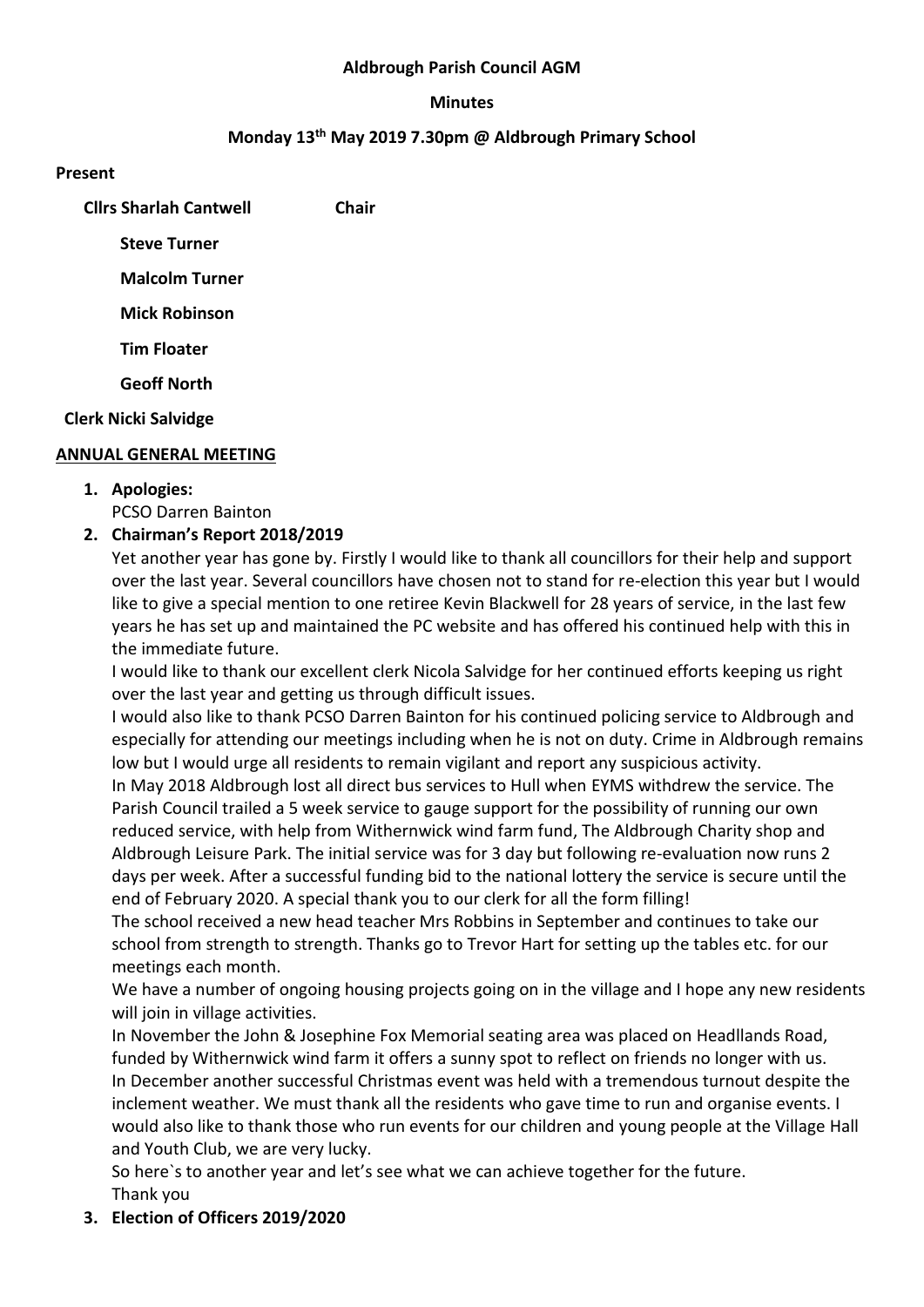### **PARISH COUNCIL ORDINARY MEETING**

- **1. Apologies of Absence** PCSO Bainton
- **2. To suspend the meeting for a period of no longer than 15 minutes for public participation**
- **3. To receive declarations of interest by any member of the council in respect of the Agenda items below. Members declaring an interest should (A) identify the agenda item and the type of interest being declared & (B) note dispensations given to any member of the council in respect of the agenda items below**
- **4. To sign Acceptance of Office and hand in registers of interest**
- **5. Co-options**

Paul Woodward email read out, Cllr S Turner proposed Paul be co-opted back onto Council seconded - Cllr Floater- Agreed

Two vacant positions remain anyone interested to apply to clerk in writing.

## **6. To approve last month's minutes held Monday 11th March 2019**

Signed and agreed

### **7. To present the financial accounts – Chair to approve and sign**

End of year accounts put forward and approved all forms signed by chair. Poorfields accounts put forward and noted that the clerk had filed them with the Charity Commission and updated trustees information

### **8. Police Matters**

Police report read out.

Damage to phone box reported to police, clerk to report to BT SWORN vehicle to report to Darren that it is still in situ.

### **9. Matters arising – Chair to receive updates on 'Resolves'**

Playground – paint agreed as long as contains no lead, repairs to be carried out next week. Awaiting feedback re culvert repairs and subsidence councillors unhappy that this is taking so long also damage to The Crescent footpath. Proposed going to press If nothing resolved soon. Awaiting feedback from Andrew Chudley on public footpaths.

### **10. Planning Applications**

No applications.

### **11. Correspondence**

Insurance due 1st June £755.59 last year £728.98 payment proposed Cllr S Turner seconded Cllr Robinson

Julie Warner – requesting if possible to display flyer on mobile foot care in notice boards and web site. Agreed. Discussion held as to creating an information booklet.

WP Everingham – re memorial for Mrs Moss discussion held regarding wording, clerk to go back to Everingham`s with comments

HART invite to AGM 5<sup>th</sup> August 2019 and list of services for notice board

Minutes from SSE -Strawberry tea 29<sup>th</sup> June clerk to find out more information.

### **12. Any Other Business**

Footpath on garage corner has been damaged and has crack of 1 inch depth, clerk to report. Pot hole around 6 inch deep on East Newton – clerk to report and ask for up -date on re surfacing and rocks on road side. Grass cutting of verge also in need of cutting.

Parking on Hornsea road continue to cause hazard to road users, Clerk to ask for parking enforcement.

Look into possible no stopping under any circumstance lines.

Complaint regarding motor bikes going from Queensmead up Garton Road racing on Sundays around 6pm- clerk to report to PCSO Bainton.

Bins doors broken on Playing field, cemetery, Nottingham Road and Headlands. Headlands bin not fixed down and double bins in the village only getting a bin liner in one side – clerk to report. A fence has been placed to rear of Meadow Rise blocking parking, to check with planning as to if this is allowable.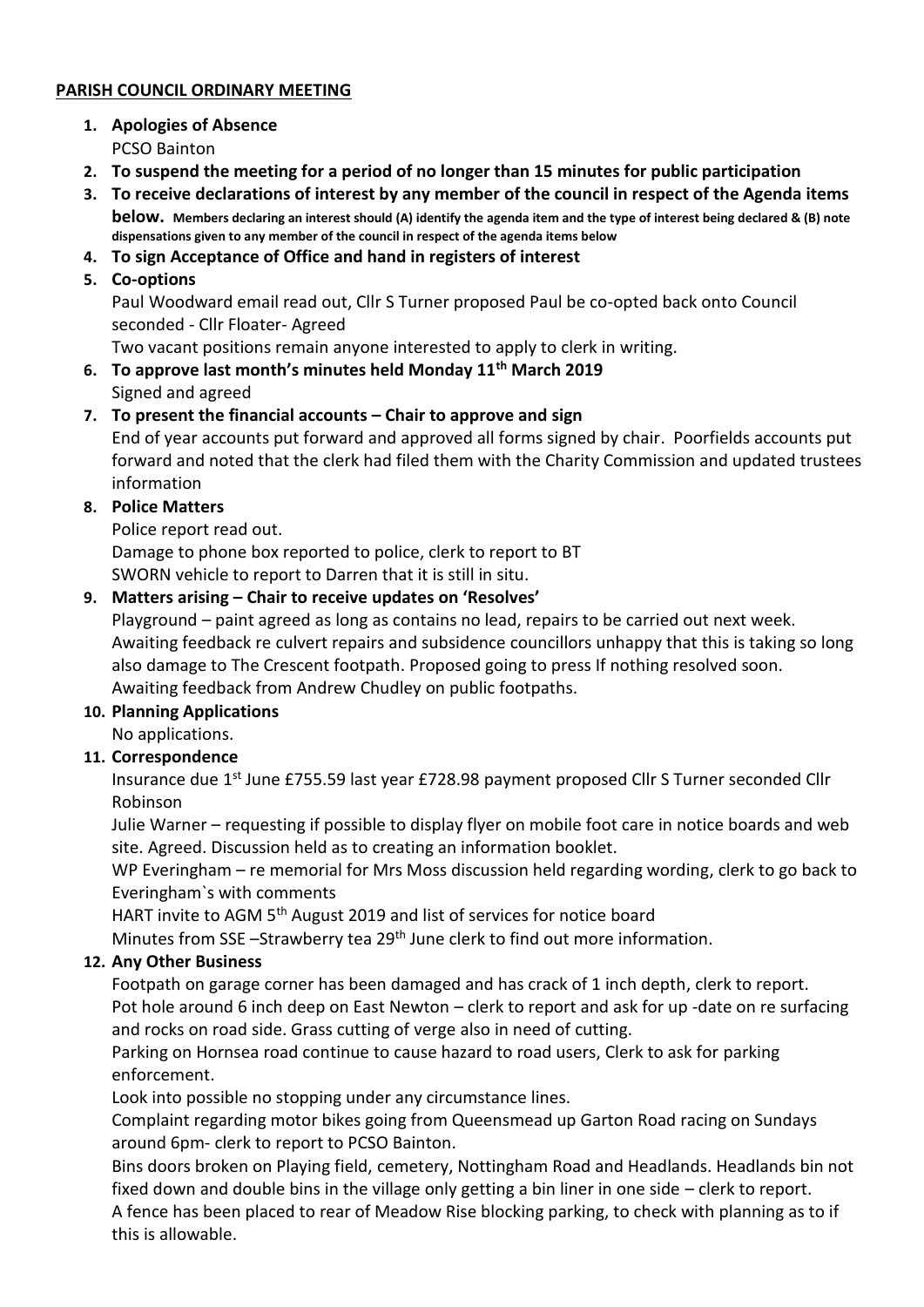Clerk to find PDF of service bus 129 and send to Cllr Robinson No update received from Ralph Ward clerk to chase. Rathlin meeting attended by Cllr North request for Village representative application received from resident, all agreed, clerk to contact Simon Taylor to pass on details. Phone Mast paperwork will run out 27<sup>th</sup> June 2019

# **13. To Announce the Date of the next meeting as Monday 10th June 2019**

**Meeting closed 8.50pm**

**Signed\_\_\_\_\_\_\_\_\_\_\_\_\_\_\_\_\_\_\_\_\_\_\_\_\_\_\_\_\_\_\_\_\_\_\_\_\_\_\_\_\_\_\_\_\_\_\_\_\_date\_\_\_\_\_\_\_\_\_\_\_\_\_\_\_\_\_\_\_\_\_\_\_\_\_\_\_\_\_\_\_\_\_\_\_\_\_\_-**